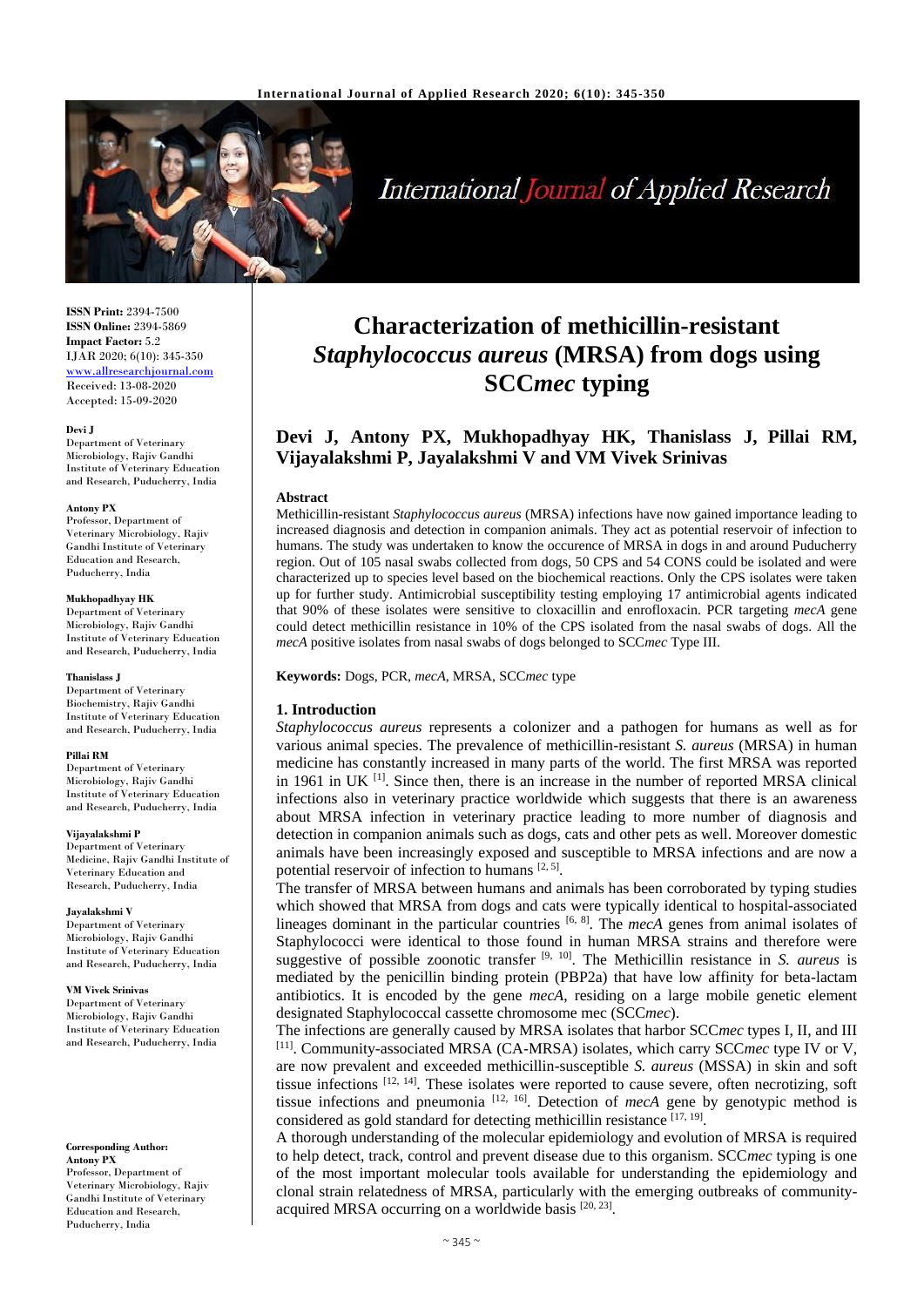No comprehensive study of MRSA in companion animals like dogs have been carried out in India.

Therefore the aim of the present study was to analyze the occurrence of MRSA in dogs from Puducherry region and to understand whether dog could act as reservoir for MRSA infection to humans.

## **2. Materials and Methods**

## **2.1 Collection and processing of samples**

The study included 105 dogs from both genders, from different breeds presented to Teaching Veterinary Clinical Complex with different clinical conditions, Rajiv Gandhi Institute of Veterinary Education and Research (RIVER), Puducherry. Nasal swabs were collected aseptically and transported to the Department of Veterinary Microbiology, RIVER, Kurumbapet, Puducherry.

## **2.2 Isolation and Identification of Coagulase Positive Staphylococci (CPS)**

The nasal swabs were inoculated onto 7.5% NaCl-Luria broth and incubated at 37ºC for 24-48 h. After overnight incubation, the inoculums were streaked onto Mannitol Salt agar plates and incubated at 37°C overnight for the selective isolation of *Staphylococcus*. The Gram positive cocci in clusters were subjected to coagulase test. Only the coagulase positive Staphylococci (CPS) were taken up for further study. All the CPS isolates were identified up to species level based on the methods described by Barrow and Feltham <sup>[24]</sup> and Bergey's Manual of Systematic Bacteriology<sup>[25]</sup>.

## **2.3 Antimicrobial sensitivity test**

All the CPS positive isolates were subjected to antimicrobial susceptibility testing. Antimicrobial susceptibility test was done as per the standard disc diffusion method described by Bauer *et al.* <sup>[26]</sup> using 17 different antimicrobial agents namely A-Ampicillin (10 µg), Am- Amoxycillin (10 µg), Av-Amoxycillin/Clavulanic acid (30 µg), Cn-Cefoxitin, Ci-Ceftriaxone (30 µg), Ce-Cephotaxime (30 µg), Cf-Ciprofloxacin (5 µg), C-Chloramphenicol (30 µg), Cx-Cloxacillin  $(5 \text{ µg})$ , Co-trimoxazole  $(25 \text{ µg})$ , Ex-Enrofloxacin (10 µg), G-Gentamicin (10 µg), M-Methicillin (5 µg), Ox-Oxacillin (1 µg), P-PenicillinG (10 U), S-Streptomycin (10 µg), T-Tetracycline (30 µg). The interpretation of zone diameter was carried out according to Clinical Laboratory Standard Institute<sup>[27]</sup>. The organisms were reported as susceptible, intermediate and resistant to the antimicrobial agents tested.

## **2.4 Reference strains used in the study**

The reference strains of *Staphylococcus aureus* MTCC 87 were obtained from Institute of Microbial Technology, Chandigarh, India. The reference strain for Methicillinresistant *Staphylococcus aureus* N-315 and the reference strain for SCC*mec* typing were generous gifts from Dr. Teruyo Ito of Juntendo University (Tokyo, Japan).

## **2.5 Detection of Methicillin-resistance and SCC***mec*  **typing using Polymerase Chain Reaction**

The preparation of template DNA from Staphylococcus strains was carried out as described by Zhang *et al*. [28] . The primers used in the study were given in Table 1. The PCR amplification was carried out as follows: 5 µl of DNA was added to 45 µl of PCR mixture of 1xTaq polymerase buffer,

4mM MgCl2, 1U Taq polymerase, 400µM of each deoxynucleoside triphosphate and 300 nM of primers. The PCR amplification was done in an automated thermal cycler (Eppendorf Mastercycler, Germany) according to the running conditions as elaborated by Zhang et al. <sup>[28]</sup>, Brakstad et al.<sup>[29]</sup> and Mo and Wang, <sup>[30]</sup> for Staphylococci, *S. aureus* and *mecA* gene, respectively. The PCR assay for SCC*mec* typing was carried out with each set of SCC*mec* primers as uniplex assay as described by Zhang et al. <sup>[31]</sup>. The PCR products were analyzed by electrophoresis in 1.5% agarose gel having ethidium bromide at a final concentration of 0.5 µg/ml. The gel was visualized under UV transilluminator and the images were documented in a gel documentation system (Bio-Rad Laboratories, USA).

#### **3. Results and Discussion**

Out of 105 nasal swabs collected from dogs in and around Puducherry, A total of 104 gram positive cocci were obtained. Out of which, 50 CPS and 54 CONS could be isolated. Of the 50 CPS, 32 were characterized as *S. aureus* and the rest 18 as *S. intermedius*. The detailed identification of all these organisms were given in Table 2. These results were in accordance with Loeffler *et al.*, <sup>[32]</sup>. As per their study, Staphylococci were isolated from 41/45 dogs sampled (91%). Among 105 Staphylococcal isolates from dogs, CPS accounted for 48.07% (50/104).

The results of antimicrobial susceptibility testing of CPS isolates from nasal swabs of dogs showed more than 90% sensitivity to cloxacillin. More than 85% of CPS was sensitive to enrofloxacin and gentamicin. Among 50 CPS from nasal swabs of dogs, two isolates were completely sensitive to all the antimicrobials tested. Forty four isolates were resistant to more than two or more antimicrobials tested. More than 90% of the CPS were resistant to penicillin G and ampicillin (Table 3). The results were in accordance with Bruno *et al*., [33] who showed that multidrug resistant staphylococci was detected in 26/36 of CPS (72.2%).

The CPS isolates which showed resistance to methicillin by disc diffusion method were also 100% resistant to penicillin G, ampicillin and amoxycillin/clavulanic acid and 65% were resistant to oxacillin. In another study, thirty multiple drug resistant *S. aureus* isolates were recovered from 147 humans and dogs, who were clinically ill [34].

Further in the present study, Of the 104 isolates, subjected to PCR with Staphylococcus genus specific primers, 78 isolates were confirmed to carry genes specific for Staphylococci and thirty two out of 50 isolates (64%) were found to carry the *nuc* gene specific for *S. aureus* and five out of 50 CPS (10%) were found positive for *mecA* gene (Fig. 1). According to Martineau *et al*., [35] phenotypic tests for methicillin resistance may provide unsatisfactory results, since the microorganism may carry a gene for a resistance factor and expression of this gene may be influenced by environmental conditions and culture factors. The detection of *mecA*, a gene encoding Penicillin Binding Protein that have low affinity for β-lactam antibiotics, by the PCR, is considered a gold-standard technique for detection of methicillin resistance [36] .

Loeffler *et al.* <sup>[32]</sup> reported nine per cent prevalence of methicillin resistance in Staphylococci isolated from nasal swabs of dogs in a small animal referral hospital, United Kingdom. In Japan, a single case of methicillin resistant Staphylococci was reported in an inpatient dog but none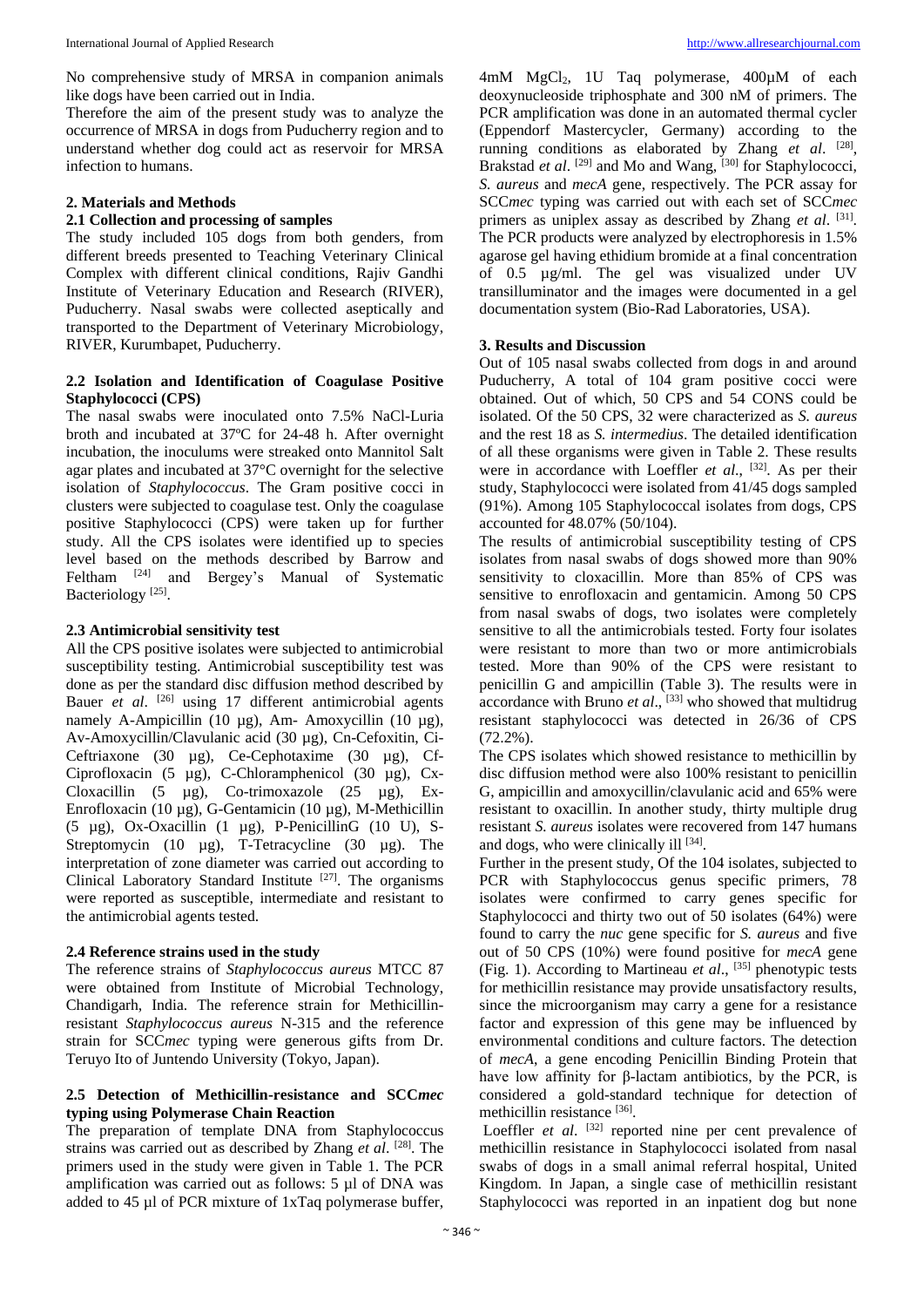could be detected in any of the 30 outpatient dog screened for methicillin-resistance [37] . Methicillin resistant Staphylococci were isolated from two out of 132 (1.5%) nasal swab samples of dogs from Guelp, Hamilton, Burlington, Toronto and Ontario Veterinary Colleges<sup>[38]</sup>. Aklilu *et al*. [39] studied the methicillin resistance in Staphylococci from nasal swab samples of dogs and cats in Malaysia and found that 10% of the isolates from dogs and six per cent of the isolates from cats carried the *mecA* gene. They concluded that dogs and cats in Malaysia are potential reservoirs for methicillin resistance in Staphylococci.

In this study, Among the five *mecA* positive isolates, four isolates were *SCCmec* type III and one isolate carried both *SCCmec* type III and type V by PCR assay. The details of identification of SCC*mec* typing in methicillin resistance in Staphylococcus isolates, are presented in Table 4 and Fig. 2. Tessie *et al*. [40] reported that out of four *mecA* positive strains that were isolated from dogs, two of them contained SCC*mec* type III while one isolate contained a type V genetic element. The fourth isolate was non typable using the primers designed by Zhang *et al*. [31] . In another study Zhiyong et al. <sup>[41]</sup> reported SCCmec type III from a veterinary staff and two dogs from a small animal clinic in China.

The prevalence of MRSA among dog population in Pondicherry region was recorded as 10%. However further studies using DNA based methods such as PFGE, MLST and spa tying of these MRSA isolates will improve our understanding of the mobile genetic element carrying the *mecA* gene and the clonal relationship of these MRSA isolates from humans and dogs. This will aid in the understanding the transmission of MRSA between dogs and persons in contact with pets. Further it may also help in formulating strategies for the control of spread of MRSA infections.

Periodic surveillance of antimicrobial resistance patterns of MRSA isolated from pets could be an important measure in

detecting the emergence and spreading of such resistance. Veterinary hospitals should establish guidelines to minimize cross-contamination by MRSA and other methicillinresistant staphylococci<sup>[42]</sup>. Barrier precautions should also be practiced in treating animals having recognized MRSA infections and these animals should be further isolated. To the best of our knowledge this is the first report of identification and characterization of MRSA in dogs from India.



**Lane 1 -** Negative control **Lane 2, 3, 4, & 5 -** Test Isolates D3, H3, I1l, 67VE **Lane 6 -** Positive control **Lane 7 -** 100bp ladder





**Lane 1 -** Negative control **Lane 2, 3, 4 & 5 -** Isolate No. D3, D73, D89, D90 **Lane 6 -** Positive control **Lane 7 -** 100bp ladder

**Fig 2:** Screening of Staphylococci for detection of SCCmec type III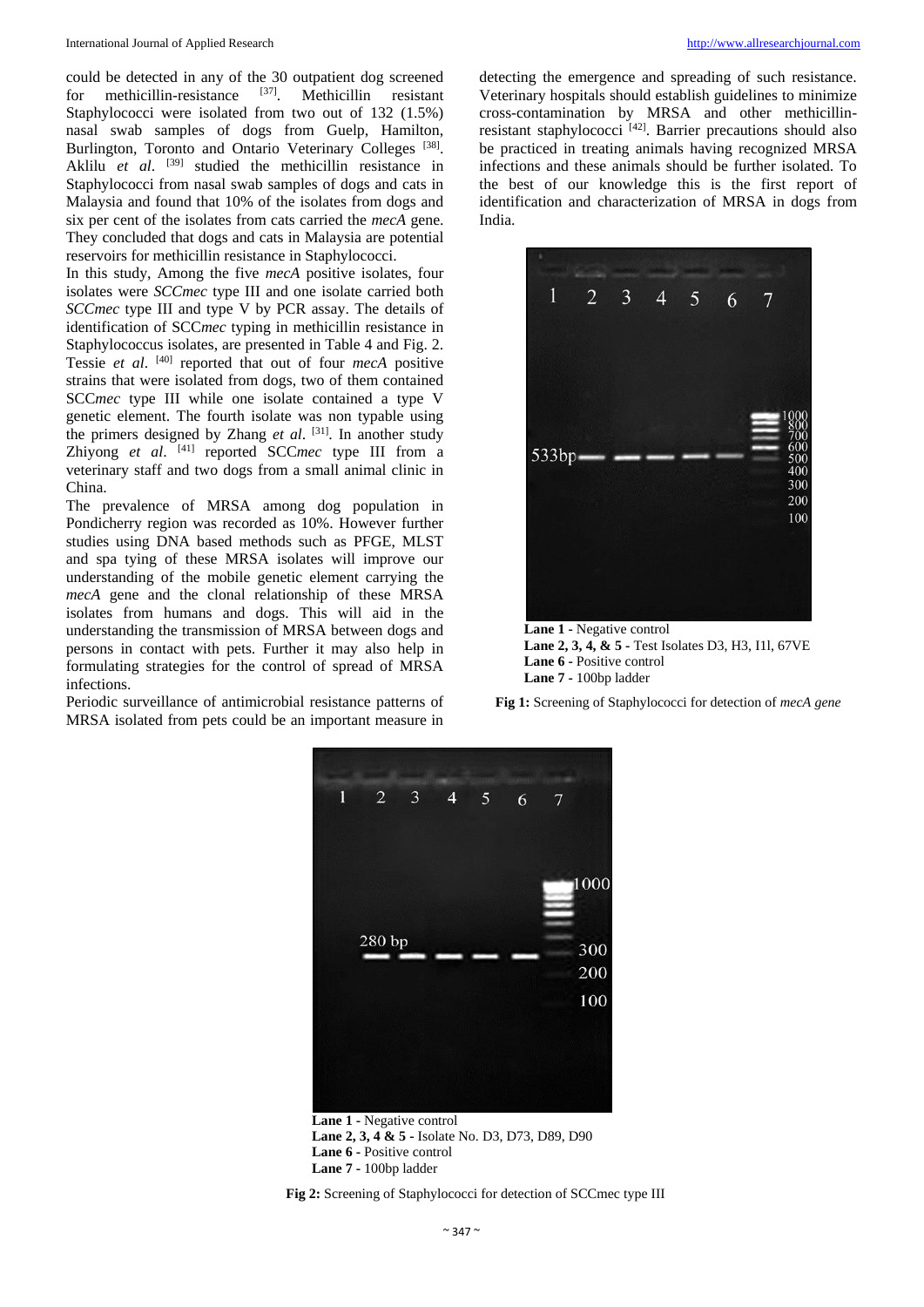| Organism                                                    | <b>Target</b>        | Primer sequence (5'-3')         |          |  |
|-------------------------------------------------------------|----------------------|---------------------------------|----------|--|
| Staphylococci(Zhang et al., 2004)                           | Genus specific       | AAC TCT GTT ATT AGC GAA GAA CA  | 756 bp   |  |
|                                                             | 16S rRNA             | CCA CCT TCC TCC GGT TTG TCA CC  |          |  |
| Staphylococcus aureus (Brakstad et al., 1992)               |                      | GCG ATT GAT GGT GAT ACG GT      | 270 bp   |  |
|                                                             | nuc gene             | AGC CAA GCC TTG ACG AAC TAA AGC |          |  |
| Methicillin resistance in Staphylococci (Mo and Wang, 1997) | MecA gene            | AAA ATC GAT GGT AAA GGT TGG C   | 533 bp   |  |
|                                                             |                      | AGT TCT GCA GTA CCG GAT TTG C   |          |  |
| Staphylococcus aureus (Zhang et al., 2005)                  | SCC <sub>mec</sub> I | GCT TTA AAG AGT GTC GTT ACA GG  |          |  |
|                                                             |                      | GTT CTC TCA TAG TAT GAC GTC C   | 613 bp   |  |
| Staphylococcus aureus (Zhang et al., 2005)                  | SCCmec II            | CGT TGA AGA TGA TGA AGC G       | 398 bp   |  |
|                                                             |                      | CGA AAT CAA TGG TTA ATG GAC C   |          |  |
| Staphylococcus aureus (Zhang et al., 2005)                  | <b>SCCmec III</b>    | CCA TAT TGT GTA CGA TGC G       | 280 bp   |  |
|                                                             |                      | CCT TAG TTG TCG TAA CAG ATC G   |          |  |
| <i>Staphylococcus aureus (Zhang et al., 2005)</i>           | SCCmec IVa           | GCC TTA TTC GAA GAA ACC G       | 776 bp   |  |
|                                                             |                      | CTA CTC TTC TGA AAA GCG TCG     |          |  |
| Staphylococcus aureus (Zhang et al., 2005)                  | SCCmec IVb           | TCT GGA ATT ACT TCA GCT GC      | 493 bp   |  |
|                                                             |                      | AAA CAA TAT TGC TCT CCC TC      |          |  |
| <i>Staphylococcus aureus (Zhang et al., 2005)</i>           | SCCmec IVc           | ACA ATA TTT GTA TTA TCG GAG AGC | $200$ bp |  |
|                                                             |                      | TTG GTA TGA GGT ATT GCT GG      |          |  |
| Staphylococcus aureus (Zhang et al., 2005)                  | SCCmec IVd           | CTC AAA ATA CGG ACC CCA ATA CA  | 881 bp   |  |
|                                                             |                      | TGC TCC AGT AAT TGC TAA AG      |          |  |
| <i>Staphylococcus aureus (Zhang et al., 2005)</i>           | <b>SCCmec V</b>      | GAA CAT TGT TAC TTA AAT GAG CG  | 325 bp   |  |
|                                                             |                      | TGA AAG TTG TAC CCT TGA CAC C   |          |  |

**Table 1:** Details of the Primers used in the study

**Table 2:** Staphylococci isolated from nasal swabs of dogs

| Group              | <b>Gram Positive Cocci</b>     | <b>Number of Isolates</b> | Percent |  |
|--------------------|--------------------------------|---------------------------|---------|--|
|                    | Staphylococcus spp             | 104                       | 99.04   |  |
| Coagulase positive | Staphylococcus aureus          | 32                        | 64      |  |
| Staphylococci      | Staphylococcus intermedius     | 18                        | 36      |  |
|                    | Staphylococcus hyicus          | 19                        | 35.18   |  |
|                    | Staphylococcus lentus          | 9                         | 16.66   |  |
|                    | Staphylococcus saprophyticus   | 9                         | 16.66   |  |
|                    | Staphylococcus arlettae        | 4                         | 7.40    |  |
| Coagulase          | Staphylococcus simulans        | 3                         | 5.55    |  |
| negative           | Staphylococcus epidermidis     | $\mathfrak{D}$            | 3.70    |  |
| Staphylococci      | Staphylococcus hominis         | $\overline{c}$            | 3.70    |  |
|                    | Staphylococcus xylosus         | $\mathfrak{D}$            | 3.70    |  |
|                    | Staphylococcus sciuri          |                           | 1.85    |  |
|                    | Staphylococcus caprae          |                           | 1.85    |  |
|                    | Staphylococcus scheliferi      |                           | 1.85    |  |
|                    | Staphylococcus saccharolyticus |                           | 1.85    |  |

A-Ampicillin, Am- Amoxycillin, Av-Amoxycillin/Clavulanic acid, Cn- Cefoxitin, Ci-Ceftriaxone, Ce-Cephotaxime, Cf-Ciprofloxacin, C-Chloramphenicol, Cx-Cloxacillin, Co-trimoxazole, Ex-Enrofloxacin, G-Gentamicin, M-Methicillin, Ox-Oxacillin, P- PenicillinG, S-Streptomycin, T-Tetracycline.

|  |  |  | Table 3: Antimicrobial sensitivity pattern of coagulase-positive Staphylococci isolated from nasal swabs of dogs |
|--|--|--|------------------------------------------------------------------------------------------------------------------|
|--|--|--|------------------------------------------------------------------------------------------------------------------|

| <b>Sensitive</b> | <b>Intermediate</b> | <b>Resistant</b> |  |  |
|------------------|---------------------|------------------|--|--|
| $96\%$ to $Cx$   |                     | 96% to P         |  |  |
| 86% to Ex, G     | 64.44% to Ci        | 94% to A         |  |  |
| $72\%$ to T      |                     | 74% to Av        |  |  |
| $68\%$ to C      |                     | $62\%$ to Am     |  |  |
| 66% to Co.Cf     | 58% to Ce           | $52\%$ to Ox, Cn |  |  |
| $60\%$ to S      |                     | $34\%$ to M      |  |  |

**Table 4:** Identification of SCC*mec* types and sub types in *mec*A positive Staphylococcus isolates from dogs

| <b>Isolate Number</b> | MEC A |  | $\Gamma$ Type I   $\Gamma$ Type II   $\Gamma$ Type III | Type IV A | Type IV B | <b>Type IV C</b> | Type IV D | <b>Type V</b> |
|-----------------------|-------|--|--------------------------------------------------------|-----------|-----------|------------------|-----------|---------------|
| D3                    |       |  |                                                        |           |           |                  |           |               |
| D73                   |       |  |                                                        |           |           |                  |           |               |
| D80                   |       |  |                                                        |           |           |                  |           |               |
| D89                   |       |  |                                                        |           |           |                  |           |               |
| D90                   |       |  |                                                        |           |           |                  |           |               |

## **4. Conclusion**

In conclusion, The prevalence of MRSA among the dog population in Pondicherry region was recorded as 10%.

Antimicrobial susceptibility testing indicated that 90% of these isolates were sensitive to cloxacillin and enrofloxacin and 95% were resistant to penicillin G and ampicillin. All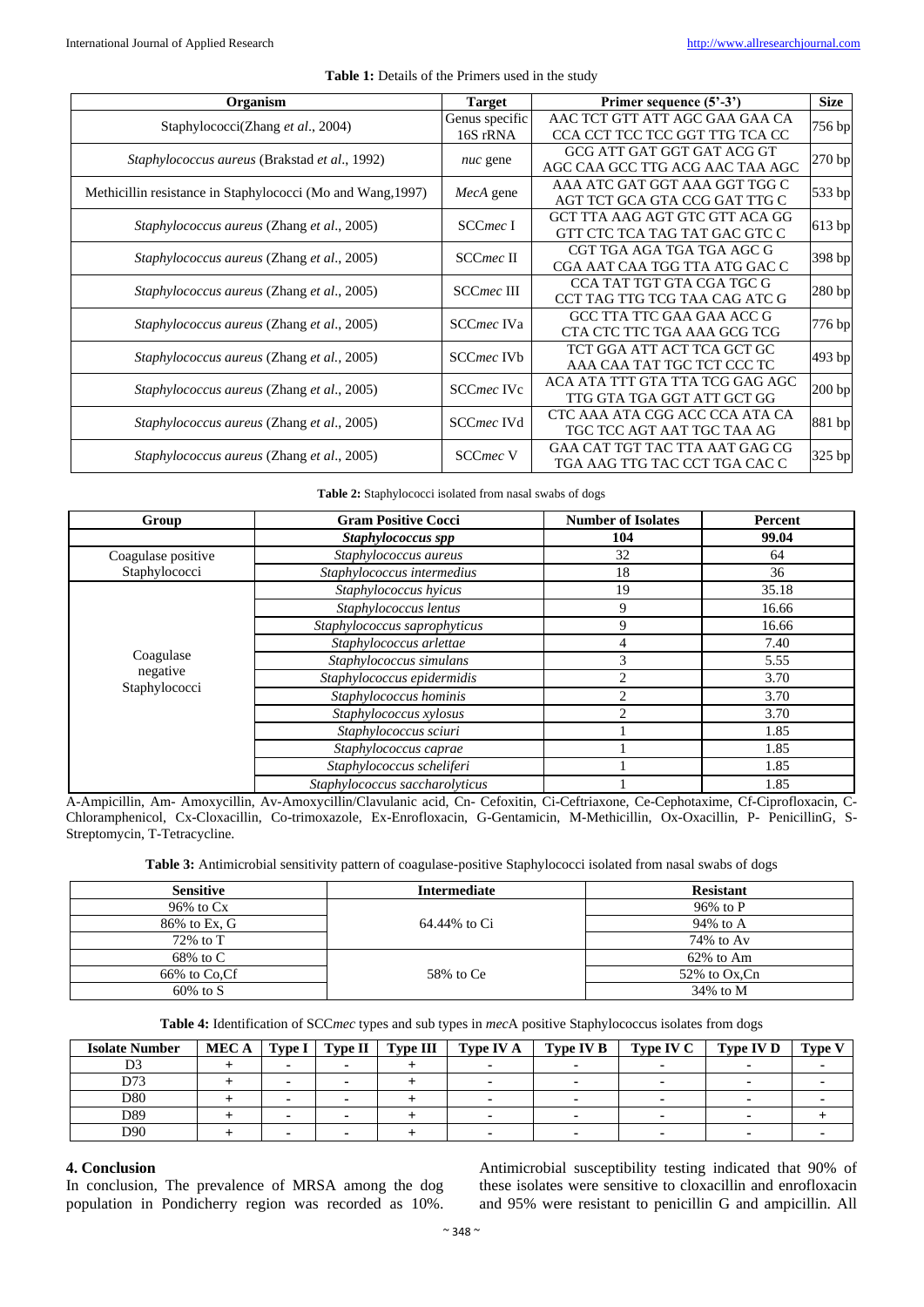the *mecA* positive isolates from nasal swabs of dogs belonged to SCC*mec* Type III except one isolate (D89) which carried both type III and V. However further studies using DNA based methods will improve our understanding of the clonal relationship of these MRSA isolates from humans and dogs. It may also help in formulating strategies for the control of spread of MRSA infections.

## **5. Acknowledgement**

The authors are thankful to Dean, Rajiv Gandhi Institute of Veterinary Education and Research, Puducherry, India for providing constant support and necessary facilities to carry out the is study.

## **6. References**

- 1. Jevons MP. Celbenin-resistant staphylococci, Br Med J*.* 1961; 1:124-125.
- 2. Scott GM, Thomson R, Malonelee J, Ridgway GL. Cross-infection between animals and man: possible feline transmission of *Staphylococcus aureus* infections in humans? J Hosp. Infect. 1988; 12:29-34.
- 3. Cefai CS, Ashurst C Owens. Human carriage of methicillin-resistant *Staphylococcus aureus* linked with pet dog, Lancet. 1994; 344:539-40.
- 4. Manian FA. Asymptomatic nasal carriage of mupirocin resistant, methicillin resistant *Staphylococcus aureus*  (MRSA) in a pet dog associated with MRSA infection in household contacts, Clin. Infect. Dis. 2003; 36:26-28.
- 5. Monecke S, Slickers P, Gawlik D, Müller E, Reissig, A, Ruppelt-Lorz A *et al*. Variability of SCCmec elements in livestock-associated CC398 MRSA, Vet. Microbiol. 2018; 217:36-46.
- 6. O'Mahony R, Abbott Y, Leonard FC, Markey BK, Quinn PJ, Pollock PJ *et al*. Methicillin resistant *Staphylococcus aureus* (MRSA) isolated from animals and veterinary personnel in Ireland, Vet. Microbiol. 2005; 109:285-296.
- 7. Strommenger B, Kehrenberg C, Kettlitz C, Cuny C, Verspohl J, Witt W *et al*. Molecular characterization of methicillin-resistant *Staphylococcus aureus* strains from pet animals and their relationship to human isolates, J. Antimicrob. Chemother. 2006; 57:461-465.
- 8. Bagcigil FA, Moodley A, Baptiste KE, Jensen VF, Guardabassi L. Occurrence, species distribution, antimicrobial resistance and clonality of methicillin and erythromycin-resistant staphylococci in the nasal cavity of domestic animals, Vet. Microbiol. 2007; 121:307- 315.
- 9. Malik S, Peng H, Barton M. Partial nucleotide sequencing of the *mecA* genes of *Staphylococcus aureus* isolates from dogs and cats, J Clin Microbiol. 2006; 44:413-416.
- 10. Uhlemann AC, Otto M, Lowy FD, DeLeo FR. Evolution of community- and healthcare-associated methicillin-resistant Staphylococcus aureus. Infect. Genet. Evol. 2013; 21:563-574.
- 11. Wylie JL, Nowicki DL. Molecular epidemiology of community- and health care-associated methicillinresistant *Staphylococcus aureus* in Manitoba, Canada, J Clin Microbiol. 2005; 43:2830-2836.
- 12. Bhattacharya D, Carleton H, Tsai CJ, Baron EJ, Remington F. Differences in clinical and molecular characteristics of skin and soft tissue methicillinresistant *Staphylococcus aureus* isolates between two

hospitals in northern California, J Clin. Microbiol. 2007; 45**(**1):798-1803.

- 13. Boyle VS, Daum RS. Community-acquired methicillin resistant *Staphylococcus aureus*: the role of Panton-Valentine leukocidin, Lab. Investig. 2007; 87:3-9.
- 14. Moran GJ, Krishnadasan A, Gorwitz RJ, Fosheim GE, McDougal LK, Carey RB *et al*. Methicillin-resistant *Staphylococcus aureus* infections among patients in the emergency department, N Engl J Med. 2007; 355:666- 674.
- 15. Charlson ME, Pompei P, Ales KL, MacKenzie CR. A new method classifying prognostic co-morbidity in longitudinal studies: development and validation, J. Chronic. Dis. 1987; 40:373-383.
- 16. King MD, Humphrey BJ, Wang YF, Kourbatova EV, Ray SM, Blumberg HM *et al*. Emergence of community-acquired methicillin-resistant *Staphylococcus aureus* USA 300 clone as the predominant cause of skin and soft-tissue infections, Ann. Intern. Med. 2006; 144:309-317.
- 17. Sakoulas G, Gold HS, Venkataraman L, De Girolami PC, Eliopoulos GM, Qian Q *et al*. Methicillin resistant *Staphylococcus aureus*: comparison of susceptibility testing methods and analysis of *mec A* positive susceptible strains*,* J Clin. Microbiol. 2001; 39:3946- 51.
- 18. Rajan L, Smyth E, Humphreys H. Screening for MRSA in ICU patients. How does PCR compare with culture? J. infect. 2007; 55:353-7.
- 19. Lakhundi S, Zhang K. Methicillin-Resistant Staphylococcus aureus: Molecular Characterization, Evolution, and Epidemiology. Clin. Microbiol. Rev. 2018; 31:12-18.
- 20. Vandenesch F, Naimi T, Enright MC, Lina G, Nimmo GR, Heffernan H *et al*. Community-acquired methicillin-resistant *Staphylococcus aureus* carrying Panton-Valentine leukocidin genes worldwide emergence, Emerg. Infect. Dis. 2003; 9:978-984.
- 21. Lindsay JA, Holden MT. *Staphylococcus aureus*: superbug, super genome? Trends. Microbiol. 2004; 12:378-385.
- 22. O'Brien FG, Lim TT, Chong FN, Coombs GW, Enright MC, Robinson DA *et al*. Diversity among community isolates of methicillin-resistant *Staphylococcus aureus*  in Australia, J Clin. Microbiol. 2004; 42:3185-3190.
- 23. Chen H, Yang X, Wang Q, Zhao C, Li H, He W *et al*. Insights on evolution of virulence and resistance from the whole-genome analysis of a predominant methicillin-resistant Staphylococcus aureus clone sequence type 239 in China, Chin. Sci. Bull. 2014; 59:1104-1112.
- 24. Barrow GI, Feltham RK. Cowan and Steels Manual for the identification of Medical bacteria, *3 rd* edn. Camb Uni Press. 1993; 50:142.
- 25. Williams, Wilkins. Bergey's Manual of Systematic Bacteriology. (edited by Kreig N.R.) and Vol II (edited by Sneath PHA), 1984, 1.
- 26. Bauer AW, Kirby WM, Sherris JC, Turck M. Antibiotic susceptibility testing by standardized single disk method, Am. J Clin. Pathol. 1966; 45:493-497.
- 27. Wayne PA. Clinical and laboratory standards institute. Performance standards for antimicrobial disk susceptibility tests. Approved standard M2-AID.